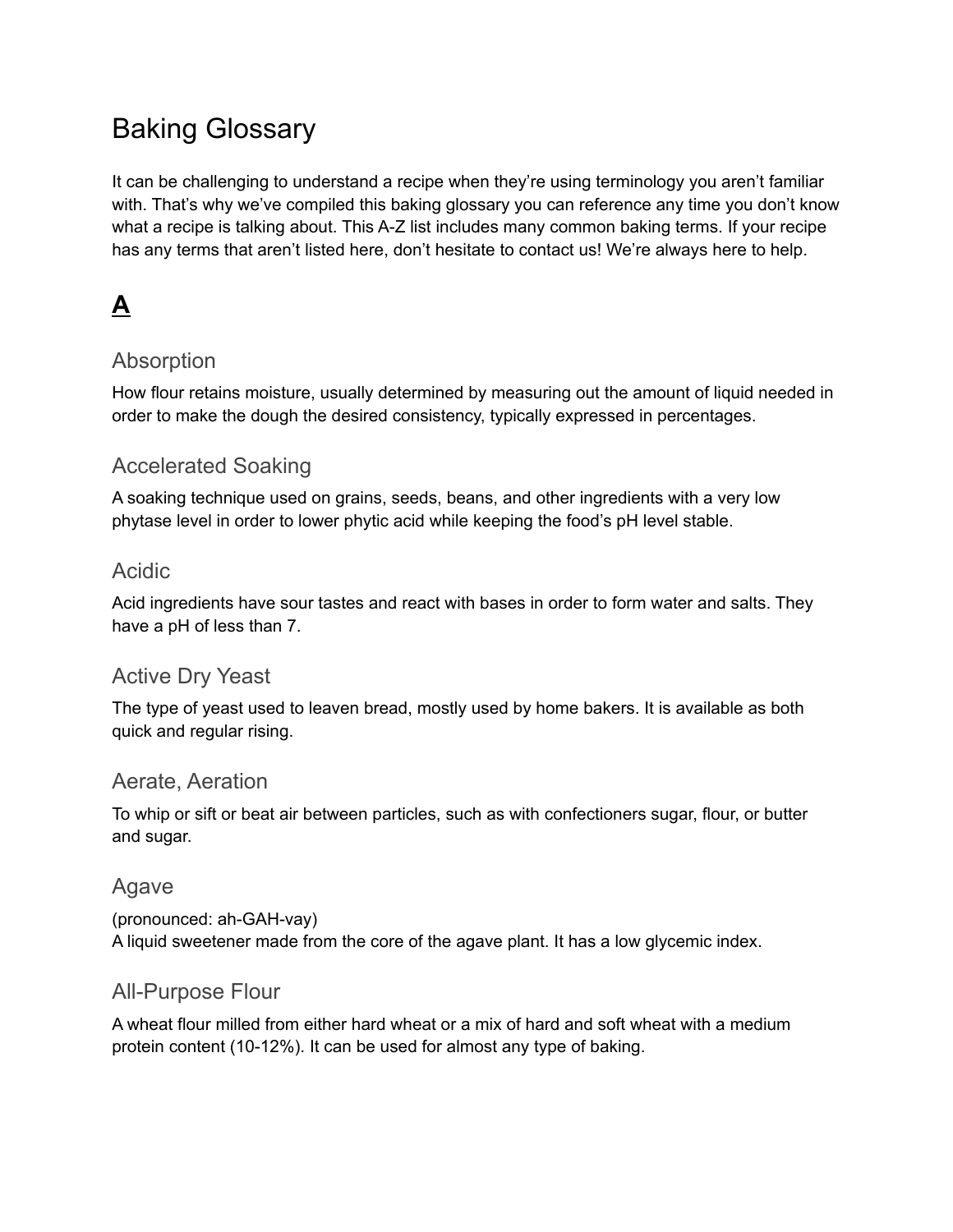## **Altitude**

Adjustments may need to be made in baking at certain altitudes. For instance, baking temperature may need to be increased slightly, boiling may take longer, and flour may be dryer, among many other factors.

### Ancient Grains

An umbrella term for grains and pseudocereals that have been minimally changed over recent millennia, as opposed to other grains that have been altered by selective breeding, such as corn and rice.

#### Artificial Sweeteners

Sugar substitutes that are non-nutritive, such as stevia.

#### Artisan

A skilled baker who uses partly hand-made methods to produce baked goods.

### Ascorbic Acid

This is the scientific name for Vitamin C, which is used for gluten development.

## Autolyse

Combining water and flour in bread baking prior to adding other ingredients and kneading.

## **B**

#### Bain-marie

The French term for a water bath. Usually used to melt chocolate and butter gradually and gently over simmering water.

#### Bake

Cooking via dry heat in an oven. When used for meats, this is referred to as roasting.

### Baker's Dozen

This refers to 13, rather than 12. It's believed to have originated as a way for bakers to avoid customers accusing them of short-charging.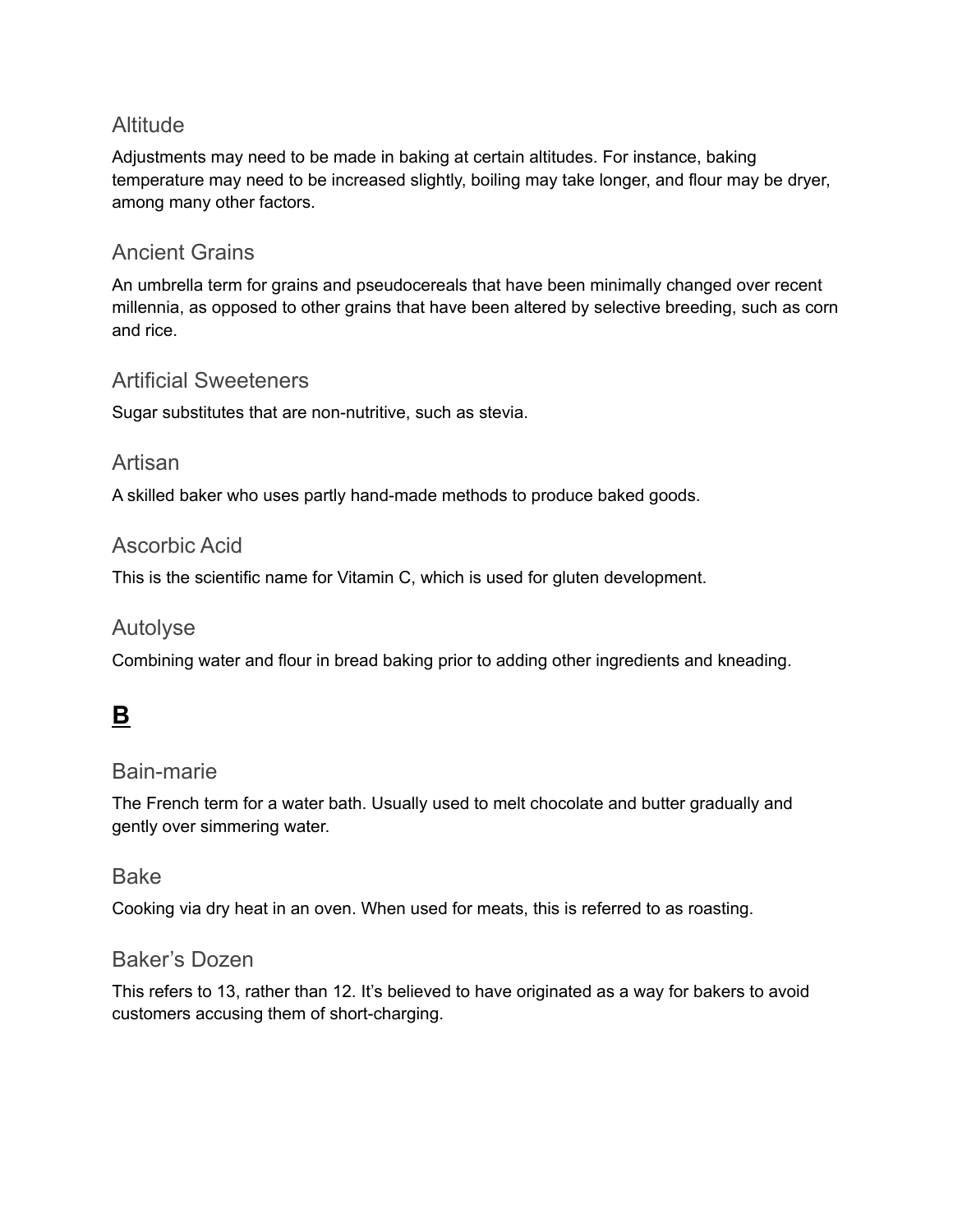## Baker's Percentage/Baker's Math

When baking formulas are based primarily on flour, the weight of each ingredient is measured by a percentage of the total weight of the flour.

#### Baking Mix

A combination of pre-measured dry baking ingredients, such as sugar, flour, etc.

#### Baking Pan

A pan used for baking, available in a wide variety of shapes and sizes.

#### Baking Powder

A rising agent that produces carbon dioxide in the presence of heat and moisture, which allows for baked goods to rise.

#### Baking Sheet

A flat, rectangular pan used for baking flat foods, such as cookies.

#### Baking Soda

A raising agent in baking. When it reacts with an acidic compound under heat, it acts as a leavening agent.

### Baking Stone

A flat stone used to bake food on in ovens, such as pizza and bread. It absorbs some of the moisture which results in a crisp and brown crust.

#### **Bannock**

A flat bread made out of wheat flour or oatmeal, typically baked in an oven, or a skillet or griddle.

#### **Batch**

The amount of cookies, bread, and the like that can be made from one recipe without any alterations to the ingredients.

#### **Batter**

A mixture of ingredients, similar to dough, but with a much thinner consistency.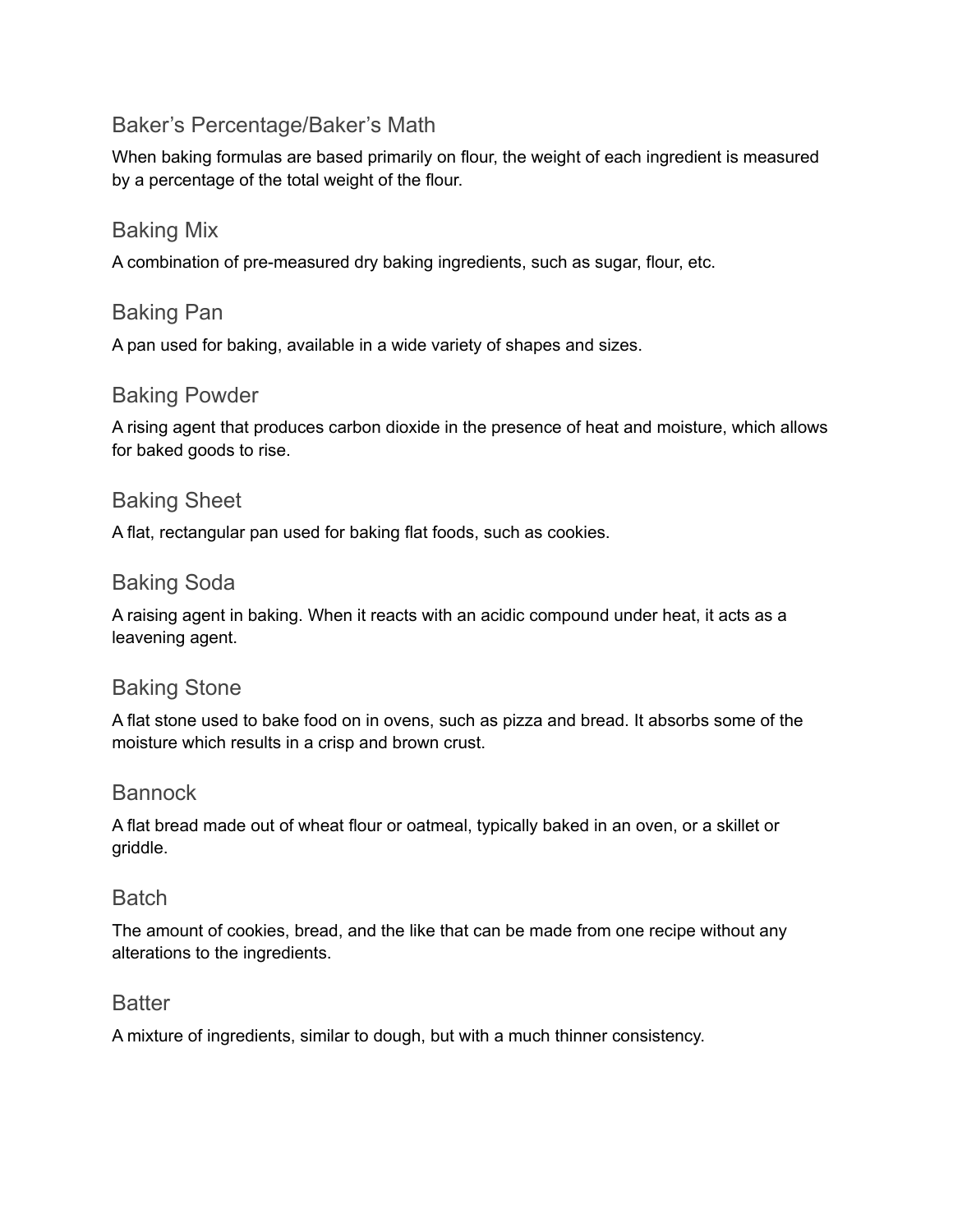#### Beat

To stir together rapidly in order to incorporate air into the mixture. This can be done with a fork or whisk, as well as a food processor or electric mixer.

#### Bevel

The junction at which 2 planes meet at an angle other than 90 degrees, or to create such an angle.

### Biscuit Method

The technique for blending cold fat into flour, in order to achieve a flakey texture, as can be found with biscuits.

#### Bleached Flour

Flour that's been oxidized using chemicals to achieve a flour that is ultra-white.

#### Blend

To mix 2 substances together so they incorporate well together.

#### Blind Baking

The process of baking pastry shells separately from the filling, and then baking again briefly after setting the filling, if needed.

#### Bloom

This is either:

- The activation of yeast
- The process of bread loaves opening along slashed marks
- The process of soaking gelatin in cold water before adding it to the recipe

#### Boil

To heat liquids until they reach a boiling point or to place something in a boiling liquid.

#### **Braid**

Weaving 3 or more long strands of dough together.

#### **Braise**

Cooking vegetables or meat with a little fat. First it is seared and then simmered with additional liquid, in a covered pan.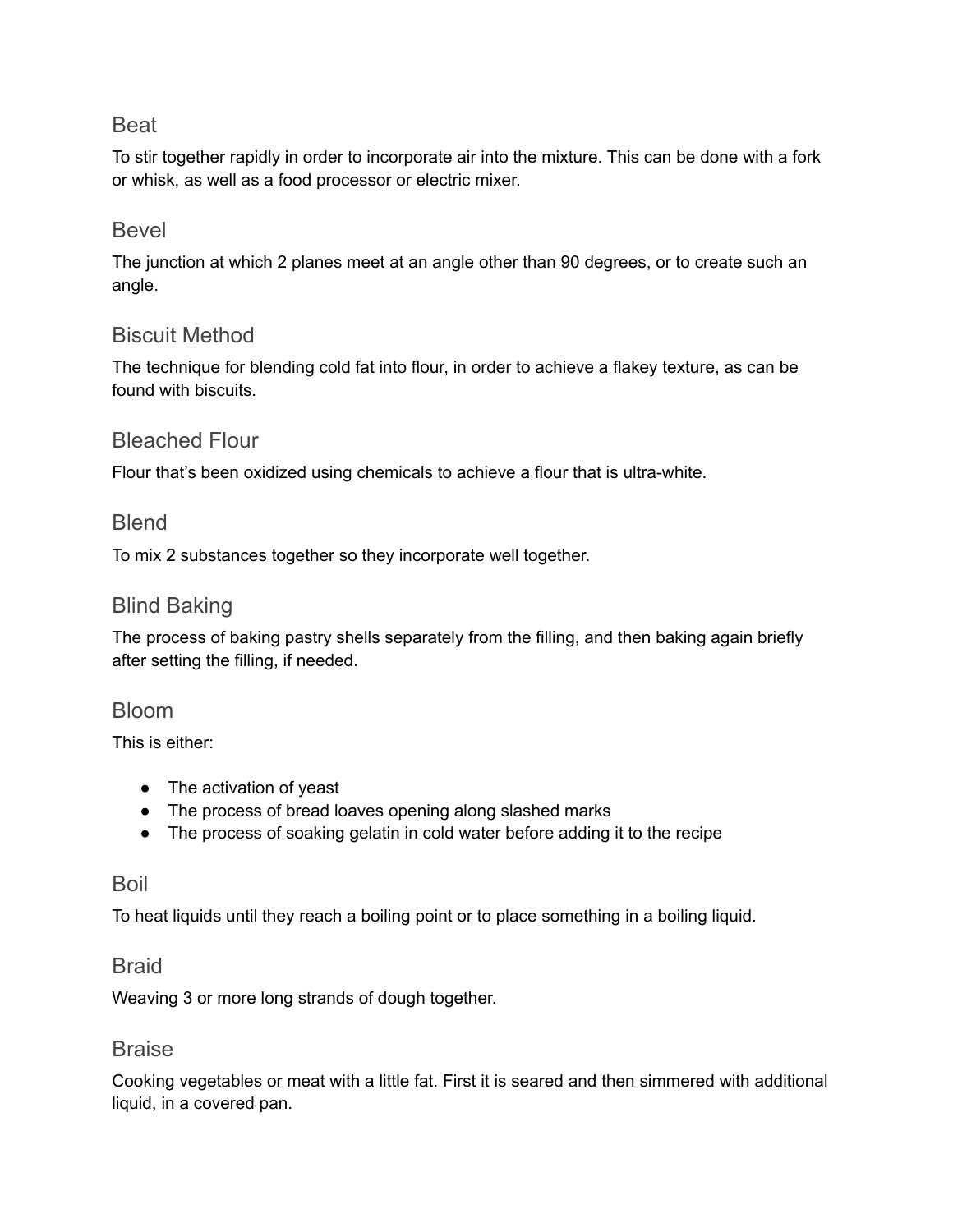#### Bread Flour

Flour made of wheat with a fairly high gluten content (13-14%), typically used for making bread products.

### Bread Scoring

Slashing along loaves so that they can expand as they bake.

#### Brown Rice

Whole grain rice that has been unpolished. It is the healthiest type, since only the husk has been removed.

#### Brown Sugar

Cane sugar that has some or all of its natural molasses.

#### Browned Butter

Butter that has been heated until browning starts and then cooled.

#### **Butter**

Cream that has been churned into a semi-solid form.

#### **Buttercream**

A common type of frosting, made by combining a type of fat with sugar.

## **C**

### Cacao

The tree with the seed pods that are used to make cocoa power and cocoa butter.

### Cake Flour

A flour made from soft wheat that has been finely milled with a low protein content (6-8%). Used for making cakes.

### Capping

When a yeast loaf is under-proofed and the interior pushes the crust up to form a "cap" along the sides.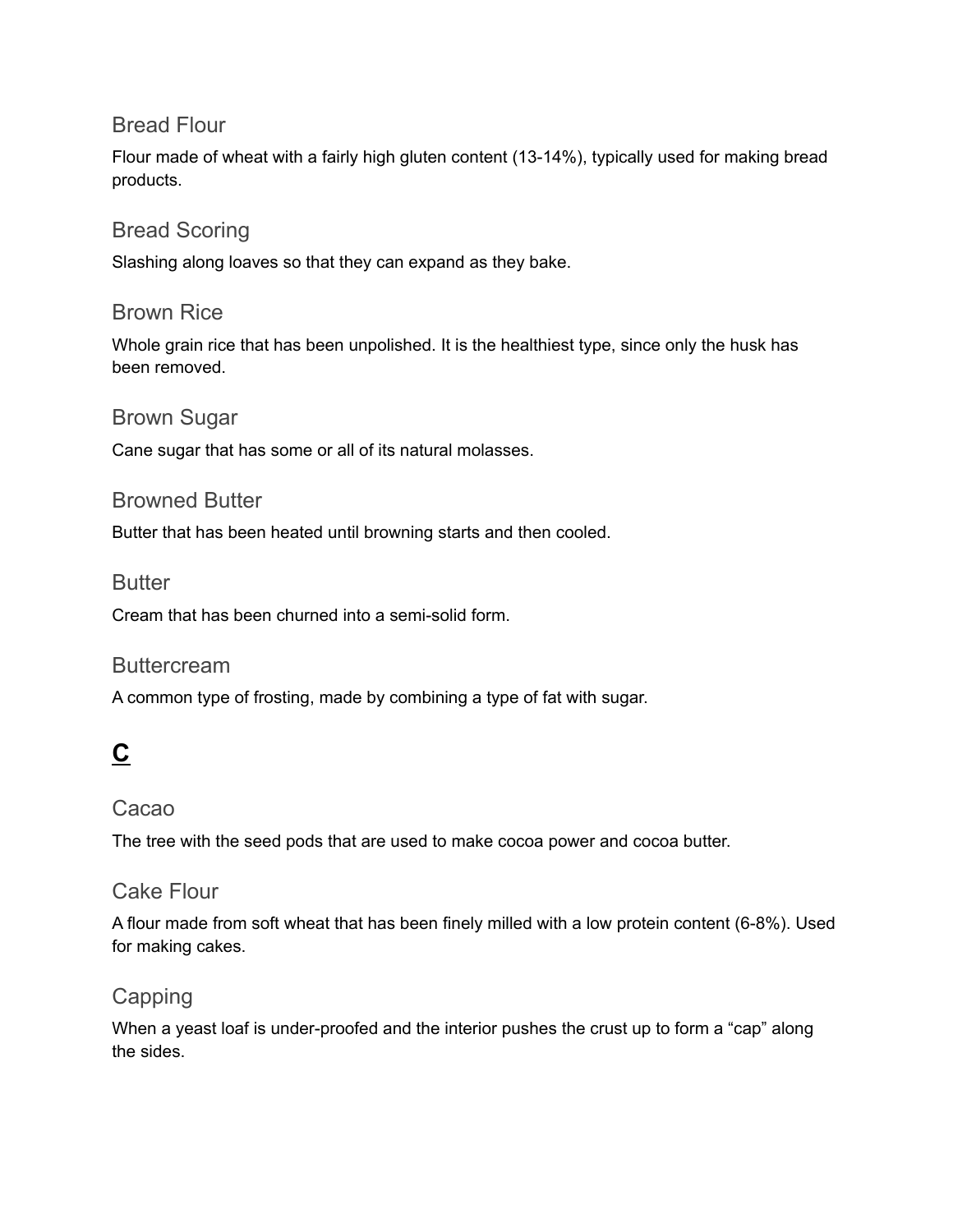## Caramelize/Caramelization

Heating until sugars on the surface of a food break down to form a brown coating that may be either sweet or savory.

## Carryover Cooking

When food continues to cook after it's been removed from heat.

#### Cereal Grain

Grains and foods that are derived from them.

### Chef

The French term for a starter, made from a small piece of leavened bread.

## Chemical Leavening

A kind of leavening that reacts with substances in order to produce carbon dioxide so dough can rise.

## Chill

To cool a mixture or bowl by putting it in ice or a refrigerator.

### Chop

To use a sharp object, such as a knife, to cut something into small pieces.

### **Clarify**

To make a substance pure or clear.

#### Coat

To cover a food thoroughly with a mixture, either liquid or dry.

### Coating Consistency

The thickness of a liquid, usually when it is viscous enough to stick to a spoon without immediately draining off of it.

#### Cocoa Butter

The edible fat that is extracted from cacao beans.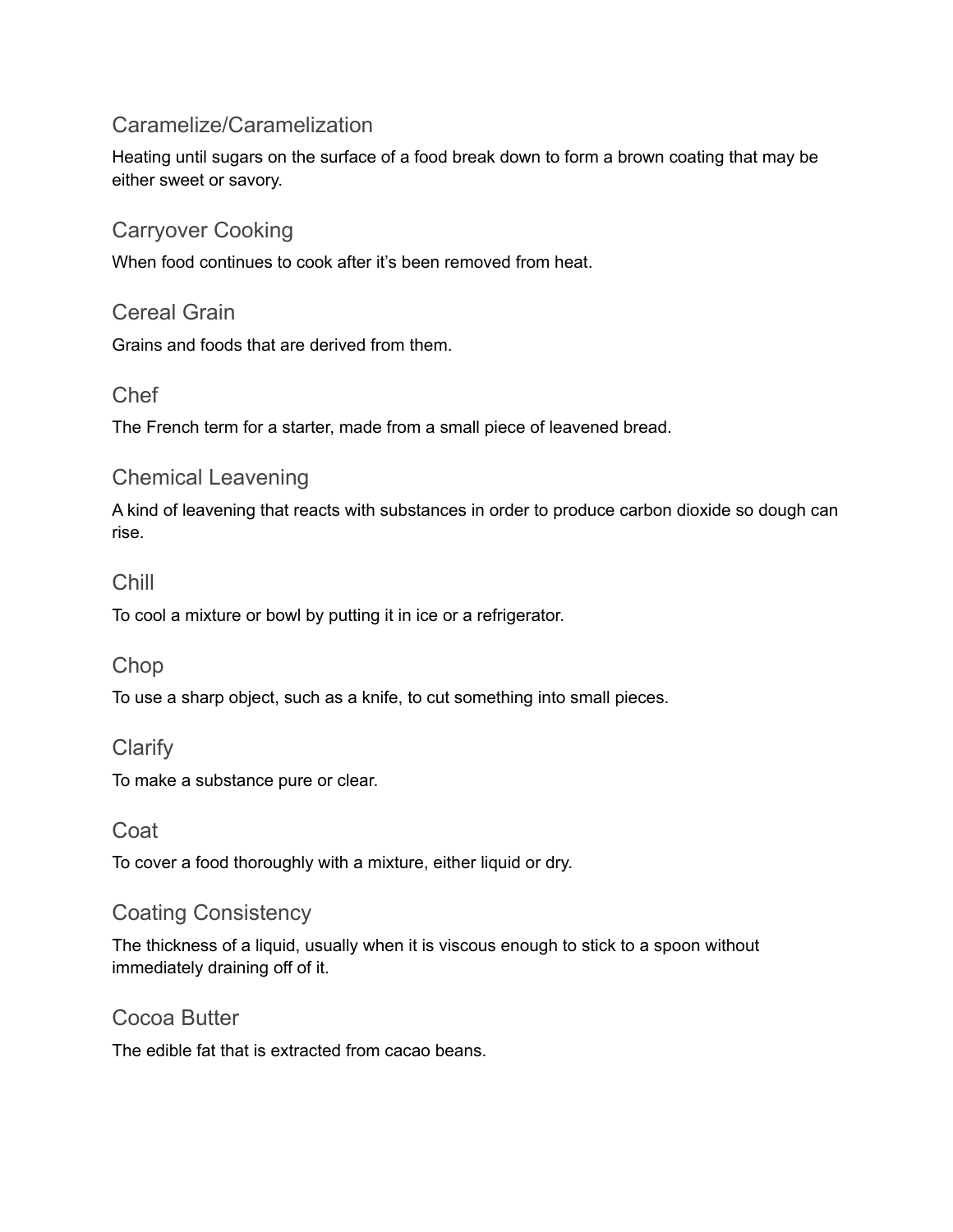### Cocoa Powder

Powder made from cacao beans. It can be treated with alkalis in order to neutralize the natural acidity of cocoa.

## **Combine**

To mix ingredients together.

### Confectioner's Sugar

Very finely ground white sugar that dissolves easily and is often used for candy making, frosting, icing, and decorating desserts, such as cakes.

### Cool

To let food sit after baking until it is no longer warm to the touch.

## Cooling Rack

A grid of thick wire that can stand over a flat surface that is used to cool baked goods on after they come out of the oven.

### Cornet

A container made out of a triangle, usually of parchment paper, that is used to pipe out icing or chocolate.

### Corn Flour

Flour that is made from whole corn, sometimes called cornstarch.

#### **Cornmeal**

Dried corn kernels that have been ground into a meal that can be with fine, medium, or coarse.

#### Couche

(pronounced: COOSH) The French word for a canvas cloth that is used to raise baguettes on.

#### **Coulis**

Fruit that has been pureed in order to make a dessert sauce.

#### Cream

To mix dry ingredients with a solid fat so as to incorporate air until it is creamy in consistency.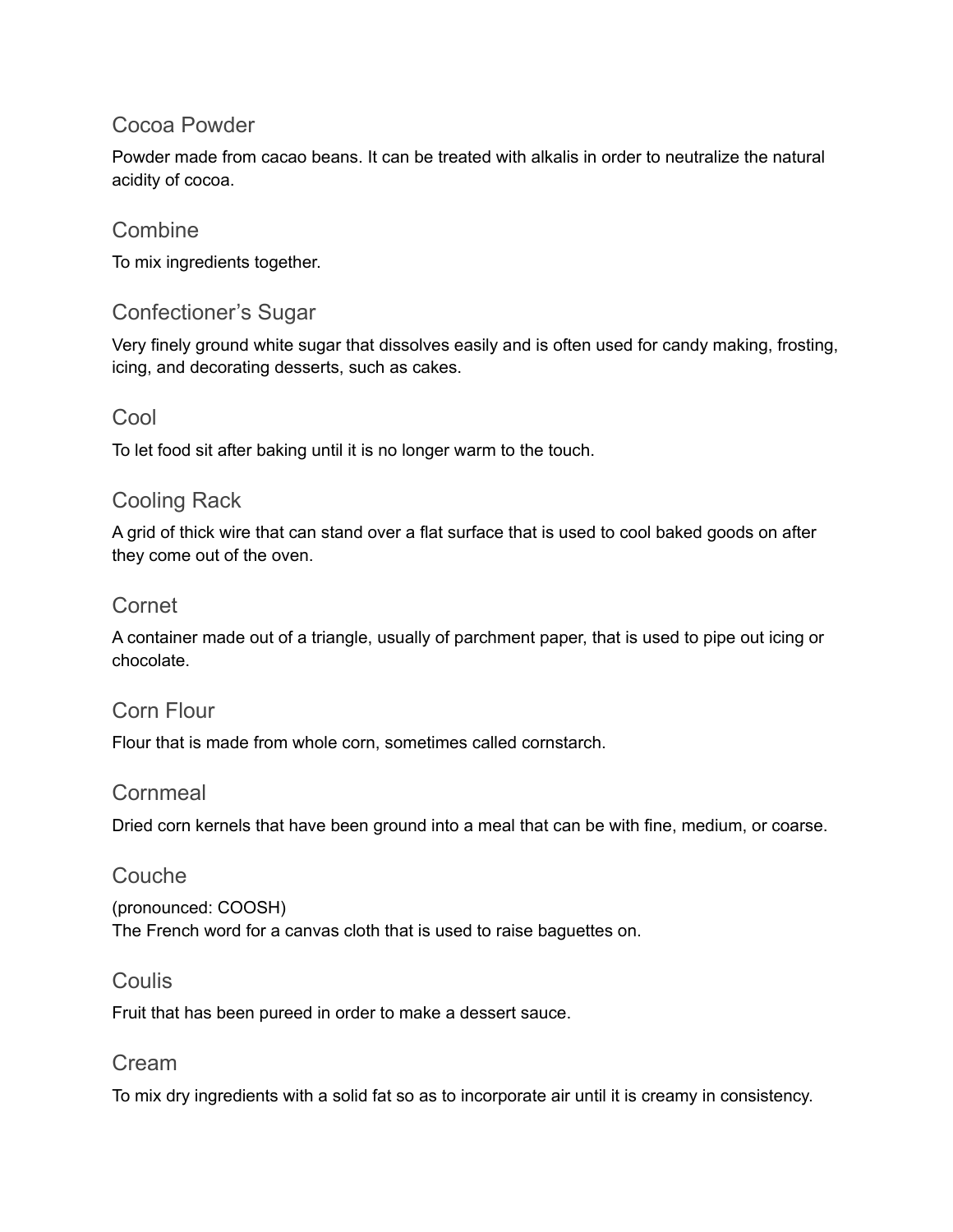## Crimp

The technique of pinching the sides and/or tops of pie or tart crusts.

### Crumb

The interior texture of bread and other baked goods that varies depending on its hydration. The lower the hydration, the denser the crumb.

## Cut In

To mix butter or shortening into flour by using a knife or cutter. This is also referred to as rubbing in.

## **D**

### Danger Zone

The temperature for food safety, at which perishable food shouldn't be left out in for over 2 hours.

### **Degerminated**

Removing germ from a grain kernel, leaving the bran and endosperm behind.

### **Dilute**

To thin a liquid by adding in another solvent, such as water.

#### **Dissolve**

To add an ingredient to a liquid in order to form a mixture or solution, until the solid elements are no longer remaining.

### Distill

To concentrate or purify through a process involving heating and condensation.

### Divide

To portion a dough or batter prior to shaping or panning. This is also referred to as scaling for equal portions.

## **Docking**

To poke small holes into dough in order to allow for trapped air and steam to escape during the baking process.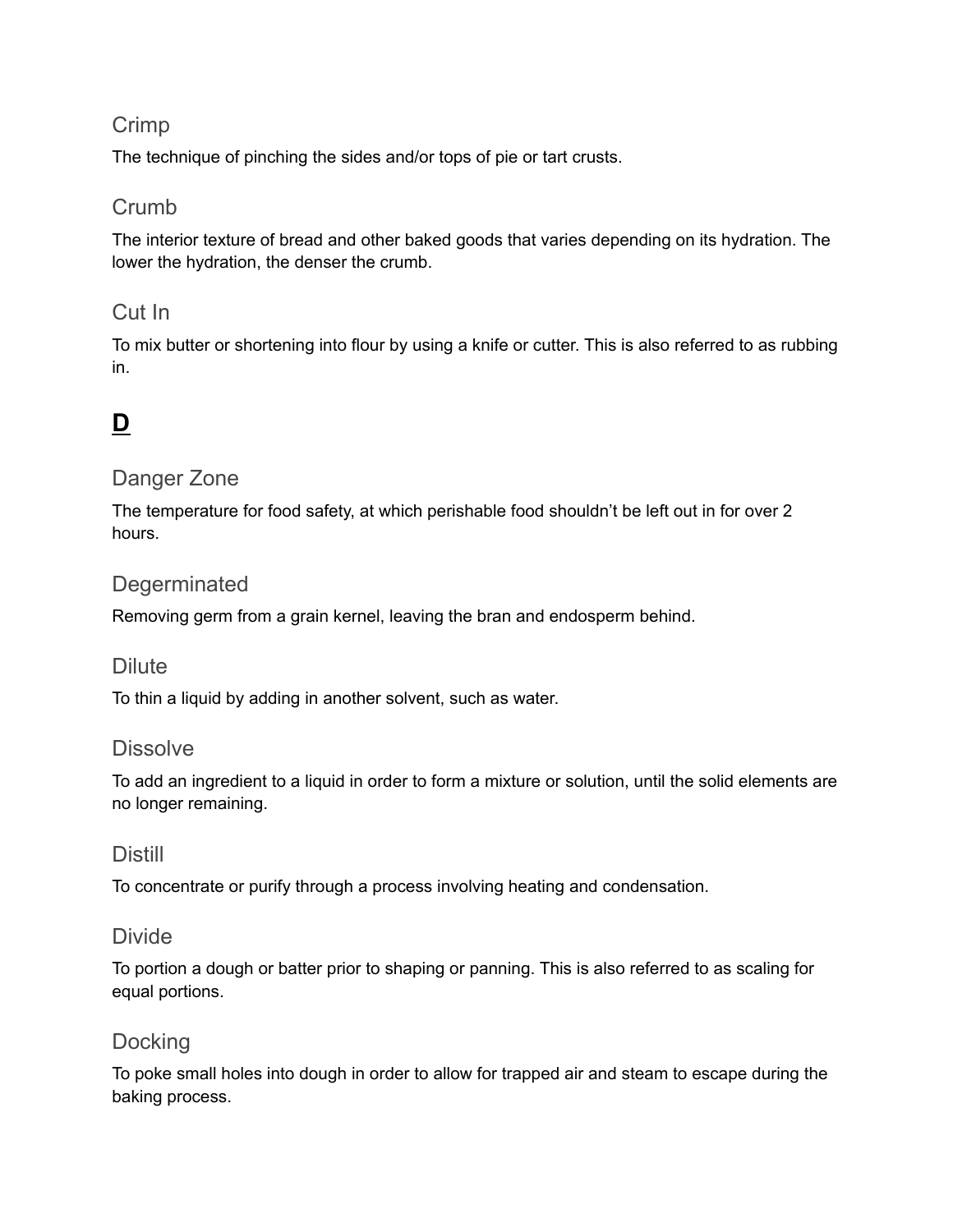## Dough

A mixture of flour and liquids, and potentially other ingredients, that is thick enough to be handled, shaped, and kneaded.

### Dough Enhancer

A mixture of dry ingredients that helps dough rise and have a softer texture, as well as extend a loaf's shelf life.

## Dredge

To coat one ingredient with another dry ingredient, either before or after cooking, such as with powdered sugar or flour.

#### **Drizzle**

To pour a thin stream of a liquid, such as icing, on top of something.

#### **Dust**

To sprinkle with a powder, such as powdered sugar.

## **E**

#### Ear

The section of dough that bakes out of a blooming section of a loaf.

### Egg Wash

A mixture made of either the whole egg or parts of the egg and water or milk that is brushed onto the unbaked surface of a baked good in order to make the crust glossy or a rich color.

#### Emulsion

2 or more homogenous liquids that don't easily mix.

### Endosperm

The protein center of a grain that forms starch and gluten and is the largest part of a grain kernel.

### Enrich

To either improve or restore nutrients to a refined grain product, such as enriched flour.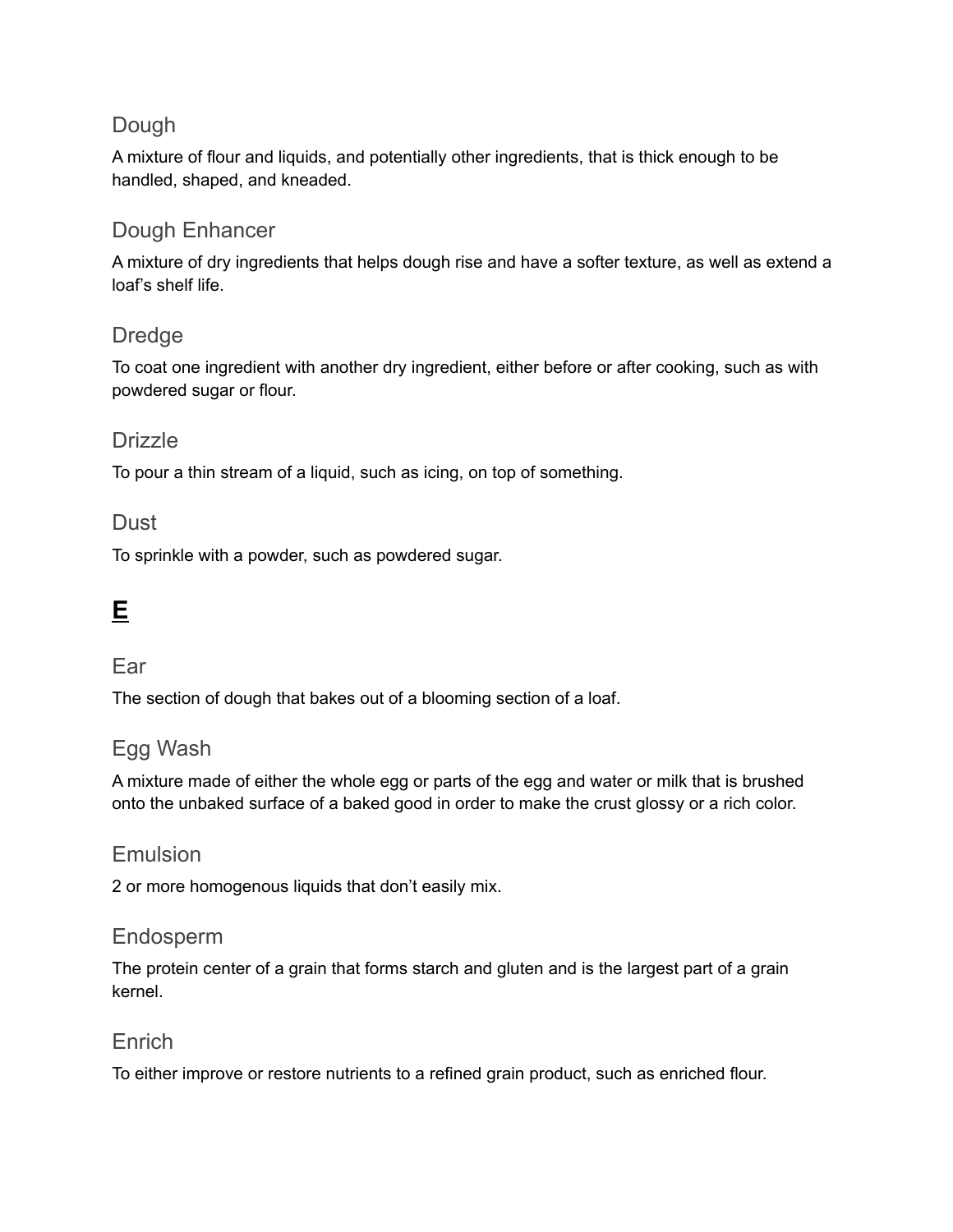#### **Essence**

An artificial substance that is cheaper and less potent than an extract.

### **Extract**

A natural substance that has been extracted from its source, such as vanilla straight from a vanilla pod.

## **F**

### **Fermentation**

The process during which yeast consumes starches and sugars in dough to produce carbon dioxide that expands the dough and alcohol.

### Firm Peaks

This refers to a stage in the whipping process when the peaks hold their shape moreso than soft peaks and that have more distinct edges.

#### Flash Point

The temperature at which oil ignites if it comes in contact with a flame.

#### Foam

A mixture of yeast and water and potentially sugar that actively grows and expands.

#### Fold

To gently combine substances together in order to not deflate the texture. It is usually done with a whisk or spatula with dry to liquid ingredients.

#### Fondant

A coating made of powdered sugar, powdered gelatin, water, and more, often used for cakes.

## Fry

To cook in heated fat.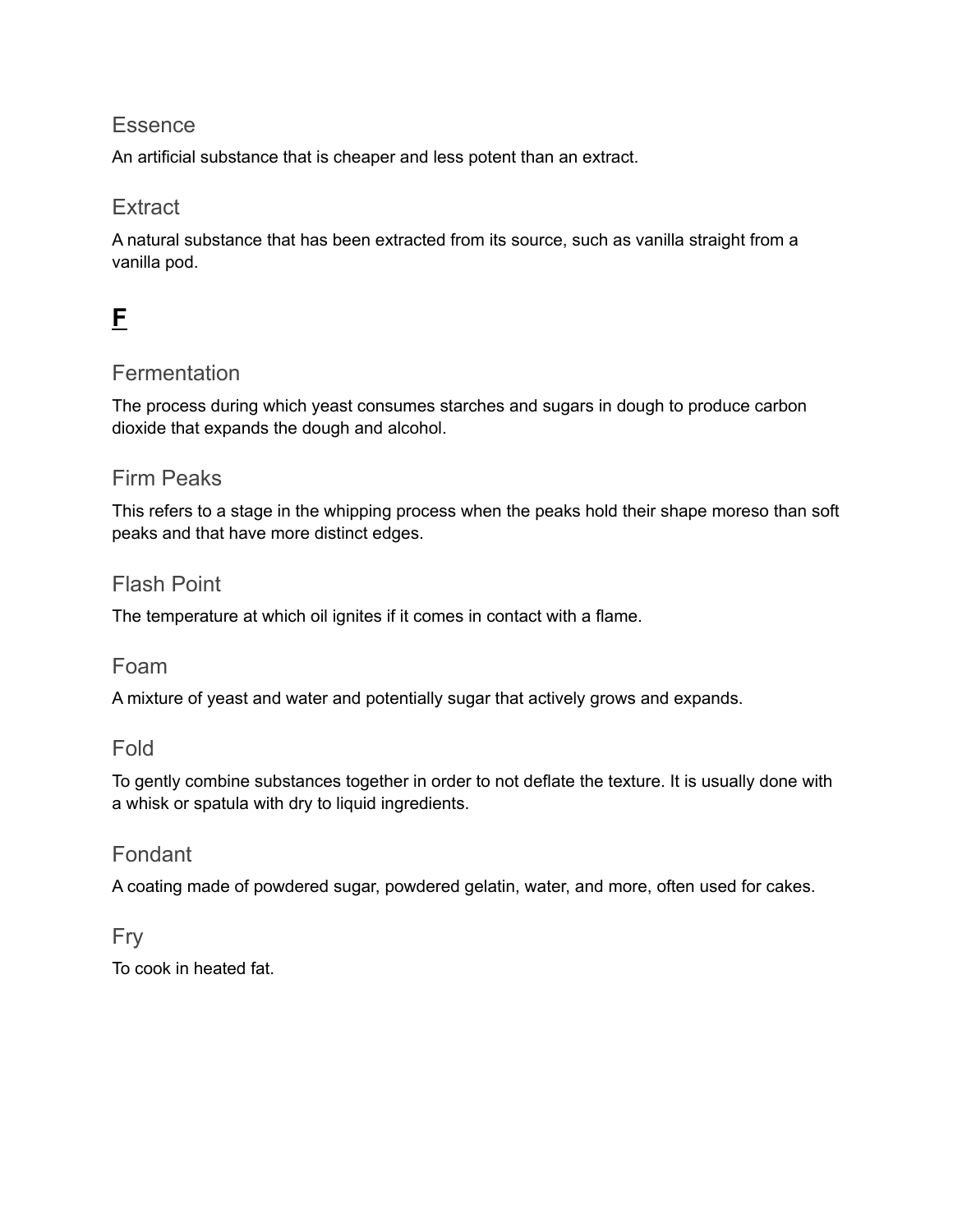# **G**

#### Ganache

A kind of frosting that is made out of heavy cream and melted chocolate.

#### Garnish

To decorate a food by adding other foodstuffs, such as mint leaves, to either the food itself or the serving dish.

#### Gelatin

A stabilizing agent made of collagen, used to gelatinize a food.

#### **Gelatinization**

The chemical process during which starches expand and absorb water when heated.

#### Germ

The embryo of a cereal grain's seed, it contains fats, nutrients, and proteins.

#### Ghee

Clarified butter that has had lactose and milk solids removed. It does not need to be refrigerated and can be used in any kind of cooking.

#### Glaze

To coat with a thick sauce to make shiny, such as with butter.

#### **Gluten**

Proteins within flour that gives texture and structure to baked goods.

#### Gluten-Free

Ingredients or baked/cooked goods that do not contain gluten. Gluten-free bread, for example, is not made with wheat flour, but rather, other flours, such as coconut flour.

## Glycemic Index (GI)

This refers to the index of how much gluten is present in blood after eating carbohydrates. Foods typically have a GI rating between 0 and 100, but depending on the person and their body's level of alpha-amylase levels, their body and blood sugar will react differently to the same foods.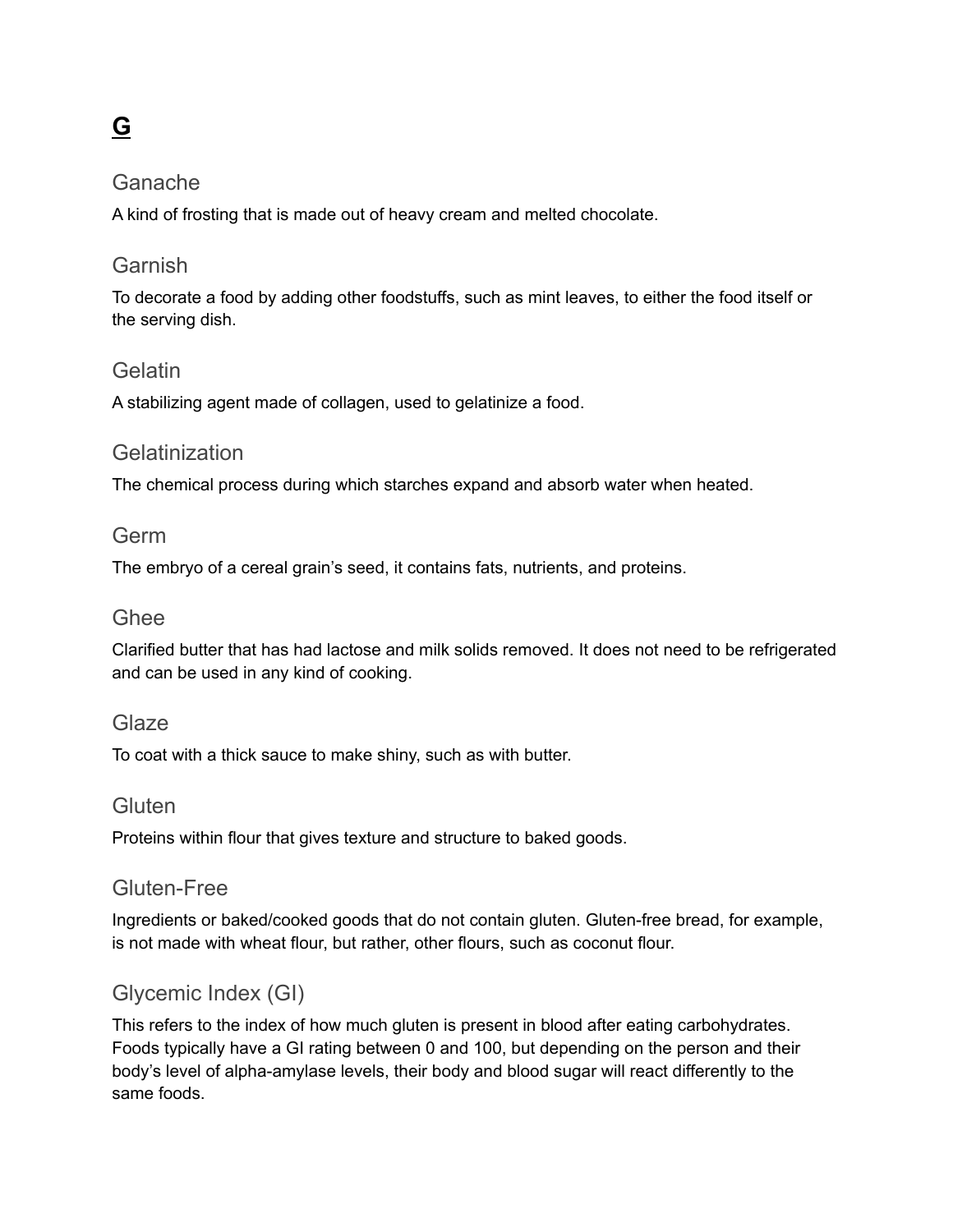## Gourmet

Very high quality ingredients or food, usually prepared with great skill and presented in an artful manner.

### Grain

These can refer to 2 things:

- 1. When referring to cereal grains, it means the grain or edible seeds that are produced by plants, such as rice, corn, millet, wheat, wild rice, and more, within the grass family.
- 2. The crumb of baked goods. As mentioned in the Crumb definition, this means the thickness, structure, and amount of air pockets within the product.

## **Grate**

To rub a food against a grater in order to turn it into small pieces.

### Grease

To rub butter, oil, fat, or shortening against the surface of a cooking pan, sheet, or utensil, in order to prevent food from sticking to it, or also on a food.

## **H**

### Hard Wheat

This refers to types of wheat that have a high protein content (10-12%), for hard winter wheat, and (10-15%) for hard spring wheat.

### High-Altitude Baking

When adjustments will be needed for ingredients and oven temperatures at altitudes over 3500 feet.

### **Holding**

To keep a baked good or product within the best possible environment for long-term storage or for the best quality serving.

#### Hone

This is either:

- 1. To sharpen a blade or other utensil
- 2. A device used to sharpen blades and other cutting tools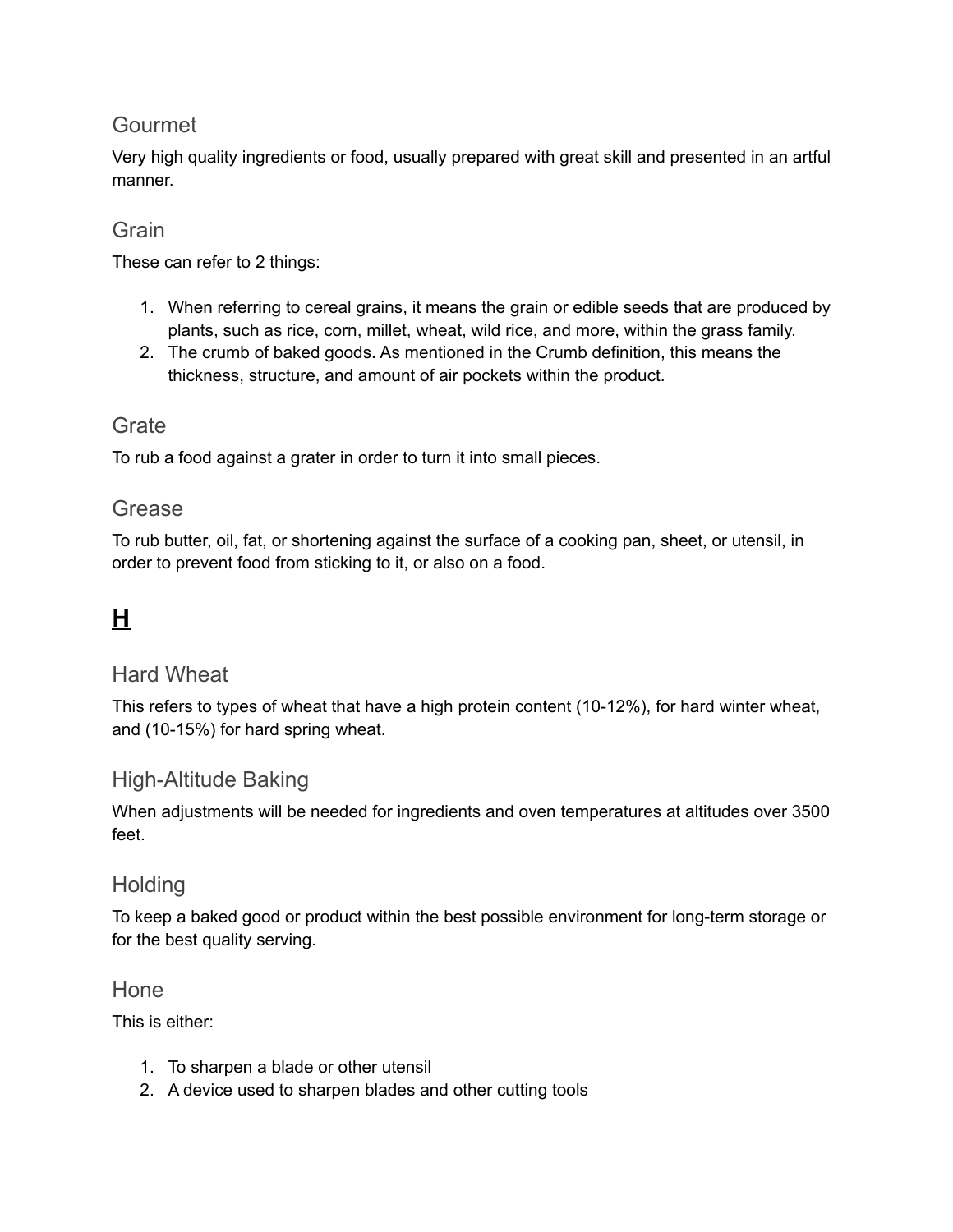#### Hull

This is either:

- 1. The outer layer of a grain, such as corn.
- 2. To remove the hull, also called "dehulling"

## **Humidity**

The amount of moisture in the air needed when making bread.

## Hydration

The ratio of water to the flour within bread. Different hydration rates result in different consistencies.

# **I**

#### Incorporate

To add a substance to another so that they are mixed together.

### Induction

A cooktop heating method where the vessel is heated by electromagnetism. The vessels need to be either partially or entirely made of iron for this to work.

### Infuse

To soak or steep or immerse something within a liquid so as to extract the flavors.

#### Ingredient

Anything that is added to a mixture, liquid, solid, etc.

#### Instant Yeast

A type of yeast that can be added directly to other dry ingredients so that the bread will only need a single rise. It has smaller granules and more live cells than active dry yeast.

### Iodized Salt

Salt that has sodium iodide added to it in order to prevent hypothyroidism.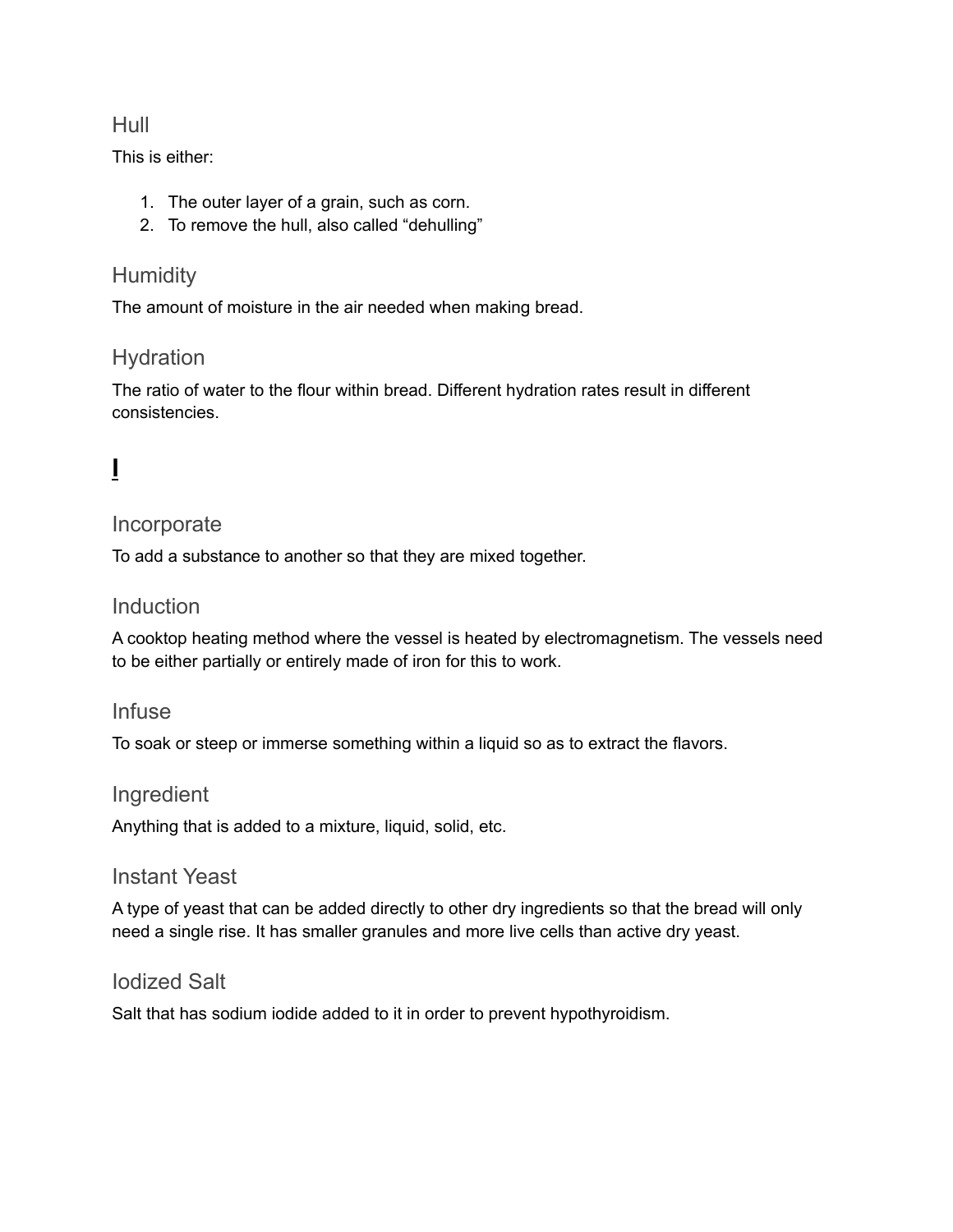# **J**

#### Juice

To cut and either squeeze or press a fruit or vegetable in order to extract the juice.

# **K**

### Knead

To manipulate a dough with a pressing and folding motion, either by hand or with a dough hook so as to make it smooth and elastic, as well as to help the gluten develop when used in making bread.

### Kosher Salt

Salt without additives and that has coarse grains that some bakers and Jewish Kosher food processors prefer.

## **L**

#### Laminate

To alternate layers of dough and butter, so as to assist in letting steam out and making a light, airy texture, as is commonly found in croissants and similar pastries.

### Leaven/Leavening/Leavening Agent

This refers to:

- 1. An agent, such as yeast, that is used to expand dough so that it rises.
- 2. To add a leavening agent to a dough.

#### Levain

Also known as a sourdough bread starter, this is a fermented mix of water and flour that has yet to be added to the main dough.

#### Lukewarm

Neither hot nor cold, but slightly warm.

#### Lumpy

When the texture of a mixture, substance, or dough has lumps and isn't smooth.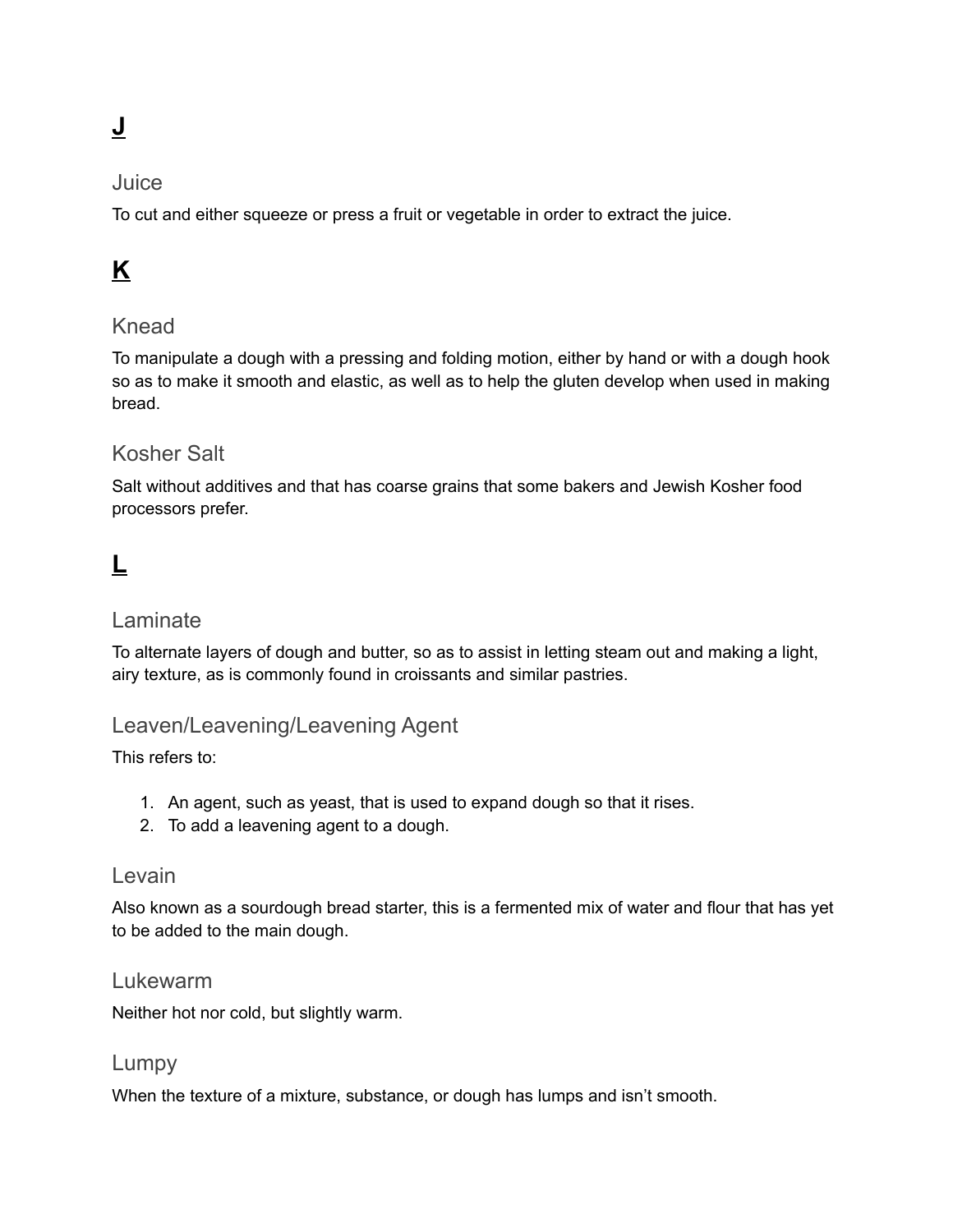## **M**

#### Macerate

To soften a food by soaking it in a liquid.

### Make-Up

To shape dough, such as into loaves. This includes the processes of scaling, molding, and panning.

#### Margarine

A butter substitute, made out of vegetable oil and other liquids.

#### Marzipan

A sweetened almond paste, commonly used to make candy figurines.

#### **Mascarpone**

A double- or triple-cream cheese that has at a minimum, 60-75% of milkfat.

#### Mash

To press in order to break down into smoother and/or finer pieces/consistency.

#### **Mature**

When the taste of a food has fully developed for optimal flavor.

#### Meal

Grain that has been coarsely ground down. It is coarser than flour, but finer than cracked grain.

#### Melt

To heat a solid food, such as chocolate, until it becomes a liquid.

#### **Meringue**

A mixture of sugar and beaten egg whites, it can be either soft or baked hard.

#### Millet

A finely ground flour that is naturally gluten-free. It is good for both sweet and savory baked goods. It usually needs a binder for structure.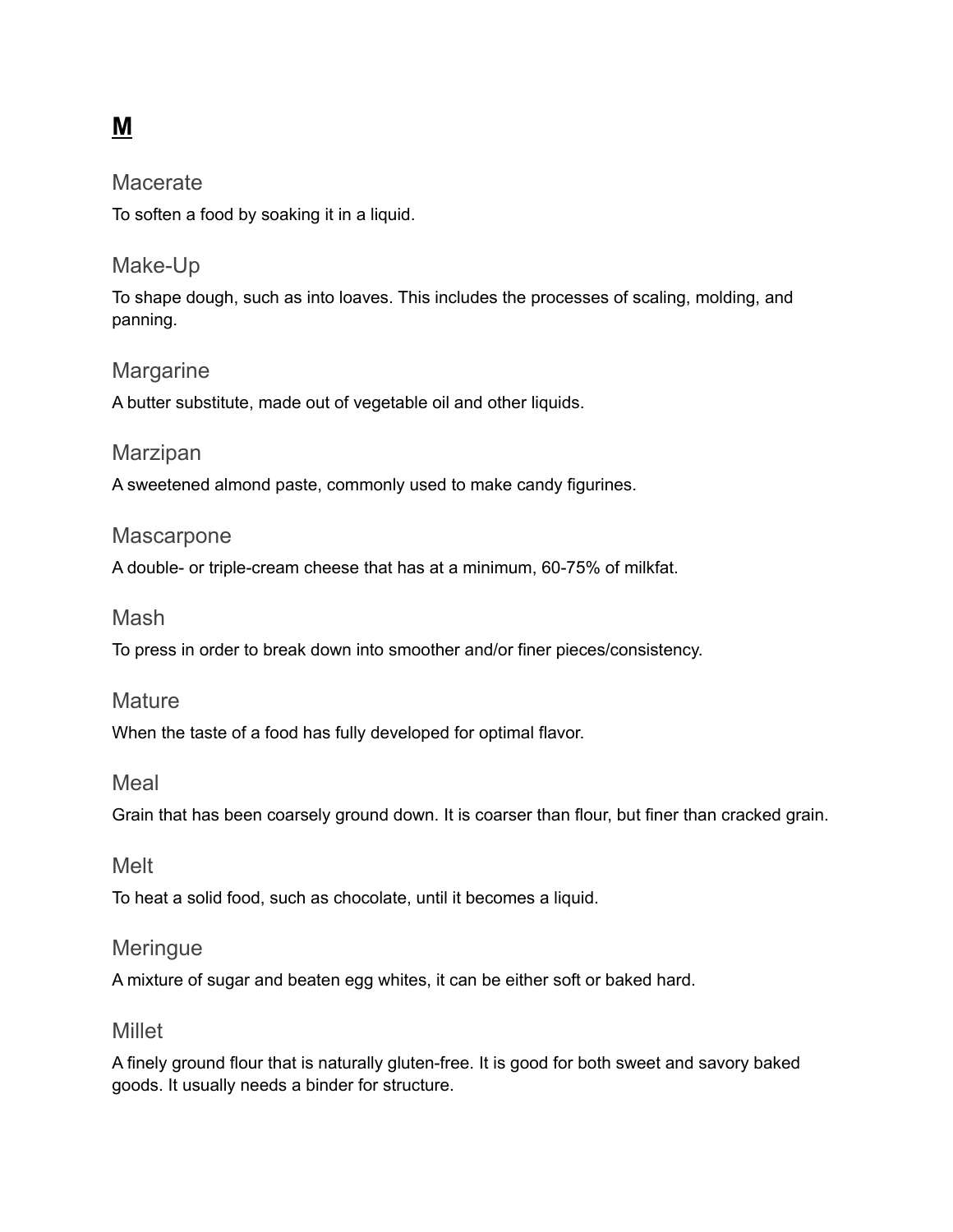#### Mince

To chop something into very small, fine pieces.

#### Mix

To combine substances together.

#### Molding

When dough is flattened and/or shaped into loaves or rolls or braids or twists.

#### Muffin Method

The mixing technique where dry and liquid ingredients are combined.

#### Multi-Grain

Any flour, cereal, meal, or grain that uses 2 or more grains.

## **N**

#### **Native**

An ingredient that is indigenous to a particular region, such as how a black walnut is nature to North America.

#### No-Knead

Also known as "batter breads", this refers to breads with yeast that do not require kneading.

#### Non-Stick

When a pan or sheet has a substance on it that keeps food from sticking to it.

## **O**

### Oat Bran

The outermost layer of an oat grain kernel that is edible and high in soluble fiber.

### Oils

Fats that can come from either plants or animals. Common cooking oils include: almond, avocado, canola, coconut, flax, hazelnut, hemp, olive, palm, safflower, sesame, and sunflower.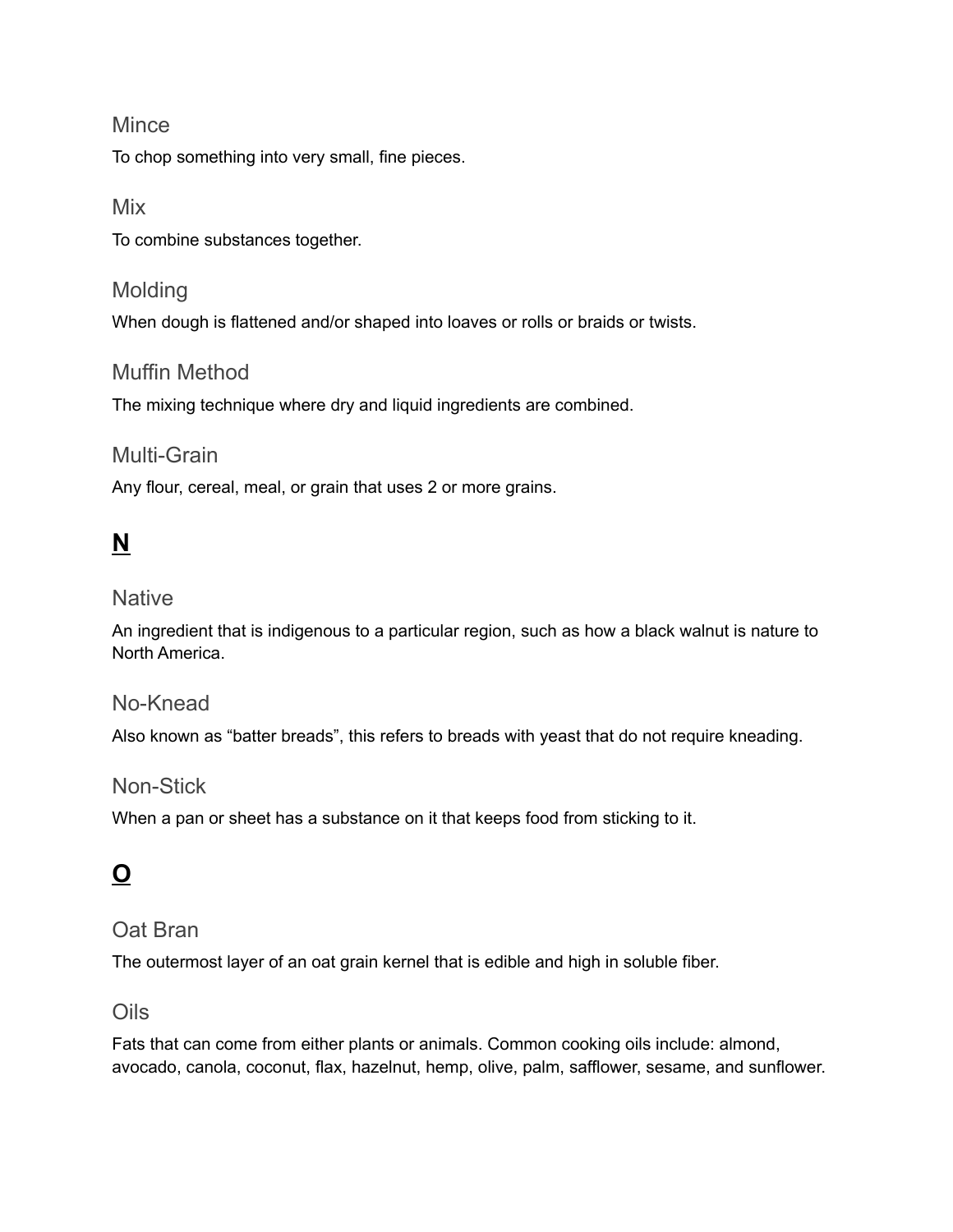## Oven-Spring

This refers to the "growth spurt" that yeast breads undergo until they hold their final shape and size.

## Over-Proofing

This refers to when dough has been left to ferment for too long and won't spring back and likely won't dense when baked.

## **P**

## Panning

To place dough in or on pans that are ready for baking, such as with parchment or greasing.

#### Parboil

To boil for a short amount of time in order to cook slightly.

#### Parchment

This refers to either:

- 1. Parchment paper, a disposable, non-stick paper that is used to keep baked goods from sticking to a baking sheet or stone.
- 2. The rind/outer skin of a food like an orange.

#### Pare

To remove the parchment/rind/outer skin of vegetables or fruits with a peeler or knife.

#### Pastry Flour

A soft flour made of wheat with a 9-10% gluten content, commonly used for pastries.

#### Pectin

Often used to make jellies and fruit preserves, this is a natural sugar that works as a thickening agent.

#### Peel

This refers to either:

- 1. The rind or outer layer of a food, such as an orange.
- 2. To remove said outer layer.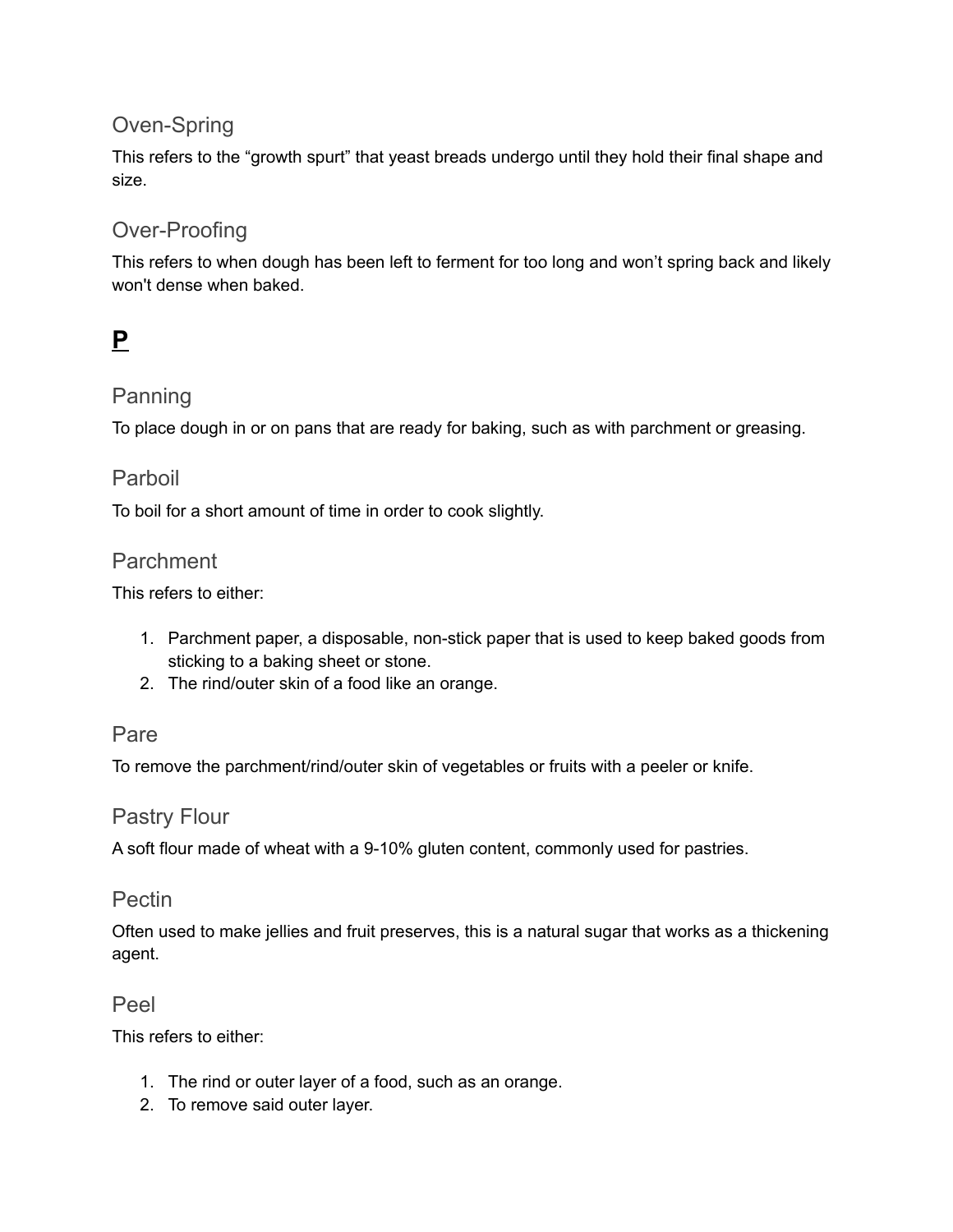#### Pinch

To press together with your fingers, such at the edges of a pie crust.

### Piping

This is the process of making decorations and borders with icing, such as from a pastry bag.

### **Portion**

This refers to either:

- 1. To divide a dough or batter, such as to put in separate baking pans.
- 2. How much a serving per person is.

#### Pre-Ferment

A dough or batter that has been already fermented and is added to a dough to help it leaven.

#### **Preheat**

To heat the oven to the desired temperature needed in order to bake the product properly.

#### Proof/Prove

To let dough rise/the yeast in a dough activate.

### Pulled Sugar

When thin pieces of sugar have been pulled and then cooled quickly so that they maintain a satiny-type sheen.

#### Punch Down

To deflate risen dough in order to release built-up gasses so that it can be more easily kneaded and shaped.

#### Puree

To mash or process cooked vegetables or fruits until they form a smooth, thick liquid.

## **Q**

## Quick Bread

Bread that doesn't need rising or kneading, so it is quick to make. It is usually chemically leavened, but sometimes uses fast-rising yeast.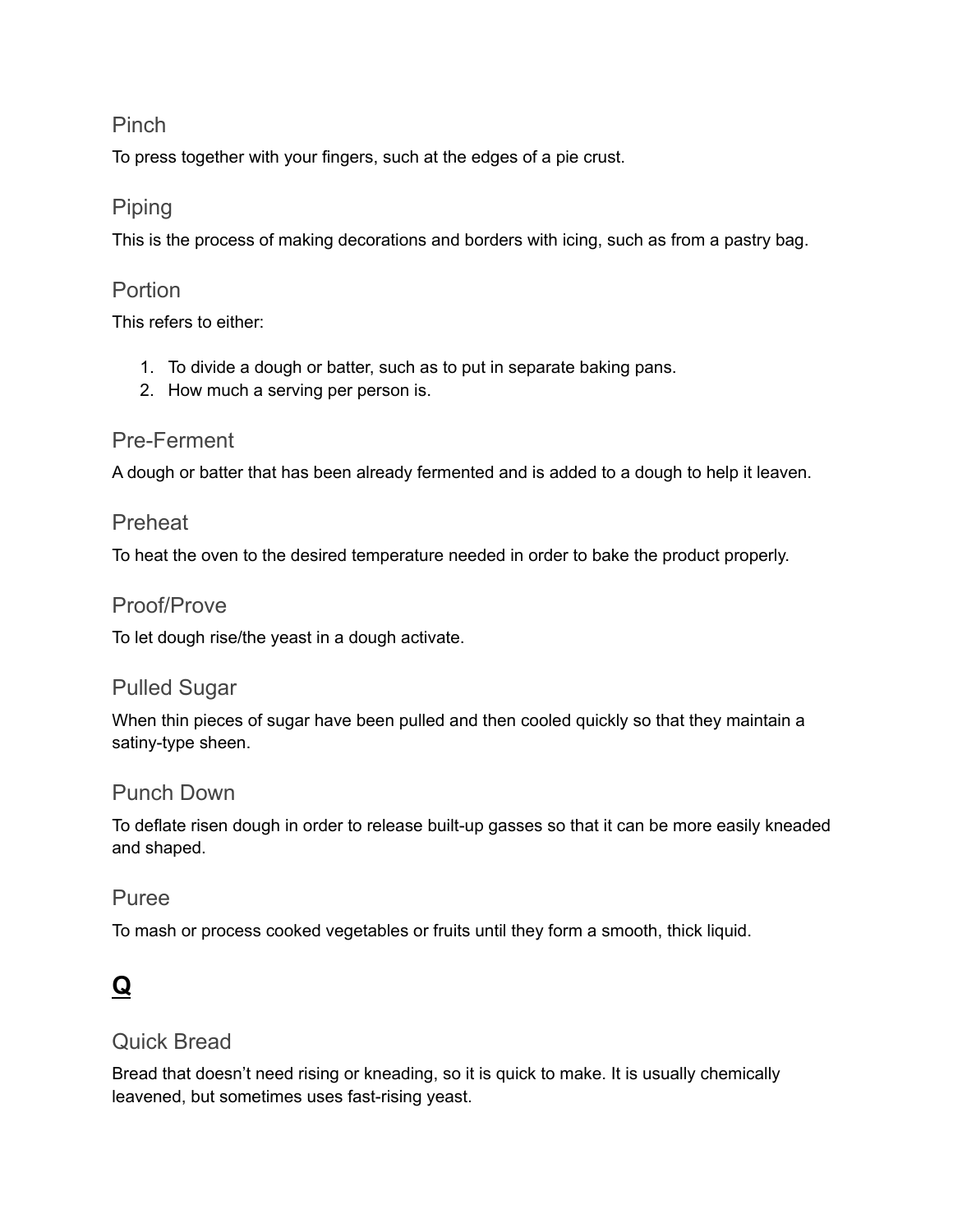## Quinoa

(Pronounced: KEEN-wah) A type of grain that has all essential amino acids and is considered a complete protein.

# **R**

### Rancid

When fats, oils, or nuts have spoiled and have a bad taste and/or smell.

### Ratio

How much of one thing there is in comparison to another, such as the ratio of water to flour in a dough.

#### Raw

Food that has not been cooked, or is under a certain temperature. Liquids that are under 118 degrees Fahrenheit and dry foods that are kept under 150 degrees Fahrenheit are considered raw.

### **Reconstitute**

To restore to a former condition by adding water, such as with dried vegetables.

### **Reduce**

To thicken/reduce the amount of liquid by simmering or boiling, often done in order to intensify the flavor.

### Rest

To let starches accord liquid and gluten relax. Letting dough or batter rest makes it easier to shape.

### Retard/Retardation

To chill dough in order to slow the fermentation process down, usually done to increase color and flavor.

### Ribbon Stage

When a mixture is thick enough to leave ribbons when the dough is lifted.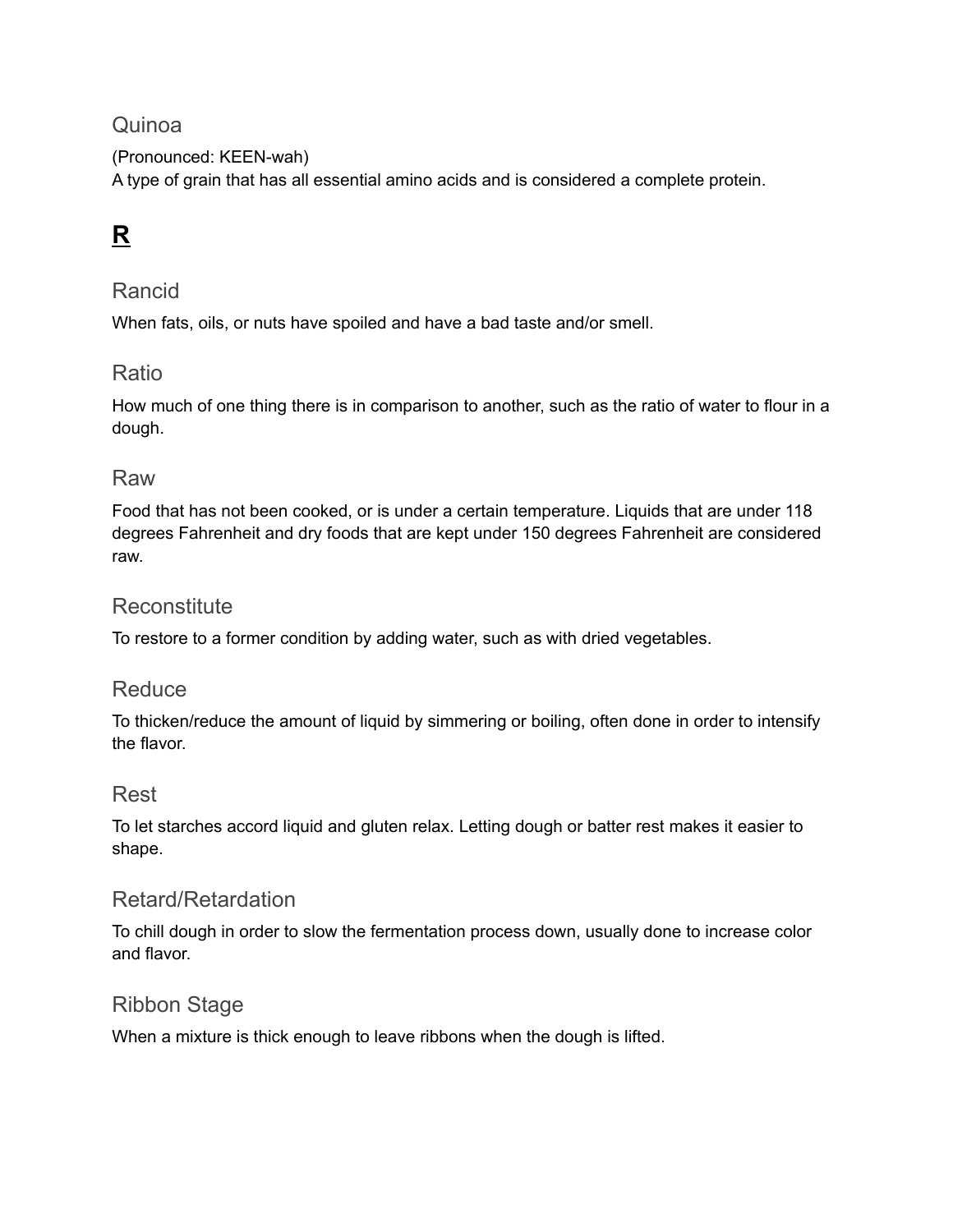#### Rise

When the dough increases in volume as the leavening agent causes the gas bubbles to expand.

#### Roll

This refers to either:

- 1. A small sweet or savory bread that has been smoothed and rounded.
- 2. To use a rolling pin in order to roll out dough so that it is flat and even, typically done in order to prep the dough for cookie cutting.

#### Rub In

To add a hard fat, like cold butter, into flour by rubbing them together with your hands until the mixture has a similar consistency and texture to breadcrumbs.

## **S**

## **Salinity**

The amount of salt in a liquid, food, or product.

### Satinizing

To pull and fold sugar that has been cooked so as to make it pliable, called thus because it gives it a satin-like finish.

### **Saute**

To cook by frying slightly over high heat, usually in a fat like butter or oil in an open and shallow pan, usually done to enhance flavor.

### **Scald**

To heat liquids until they are almost boiling. Indicated by when small bubbles form around the edges of the pot or pan.

### **Scaling**

To divide dough or batter by weight before placing it in a pan, for more accurate portioning.

### Score

To slash the surface of a food, such as a bread loaf, so that it can open up when it bakes. It can often be done as a means of decoration, in addition to functionality.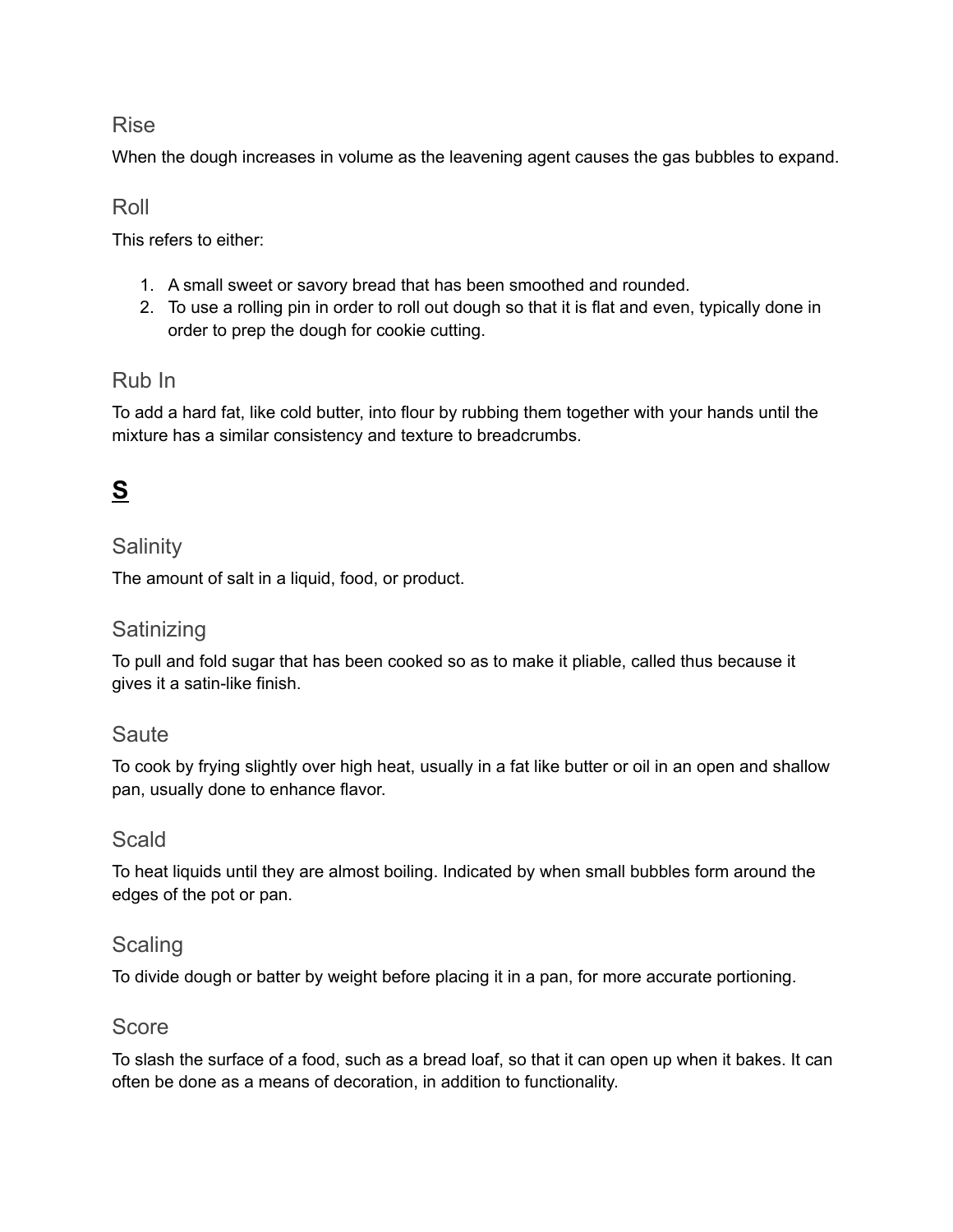## Scratch Baking

A type of baking that requires a recipe and uses basic ingredients, such as flour, butter, and sugar, rather than using a mix.

#### Seize

When water is added to molten chocolate and the liquid cocoa butter is separated from the cocoa particles and sugar that absorb the water.

## Self-Rising Flour

Different from all-purpose flour, this is a blend of baking powder, salt, and low-protein flour.

#### Separate

To remove the egg yolk from the white.

#### Shelf Life

How long a product can be used for while remaining fit for consumption.

#### **Shortening**

The fat that is added to a baking recipe; it can be butter, margarine, or another type.

#### **Sift**

To move dry ingredients, like flour, through a shifter (a sieve) to as to remove lumps, uneven particles, and to incorporate air.

#### Simmer

To bring a liquid to a temperature just below its boiling point and allowing it to bubble calmly.

#### Skim

To remove a substance from the surface of a liquid, such as from milk.

#### Slack Dough

Dough that is under-developed and has too much water or not enough flour.

#### Slake

To mix a powder with liquid so as to form a paste that can then be added to a greater amount of liquid without forming any lumps.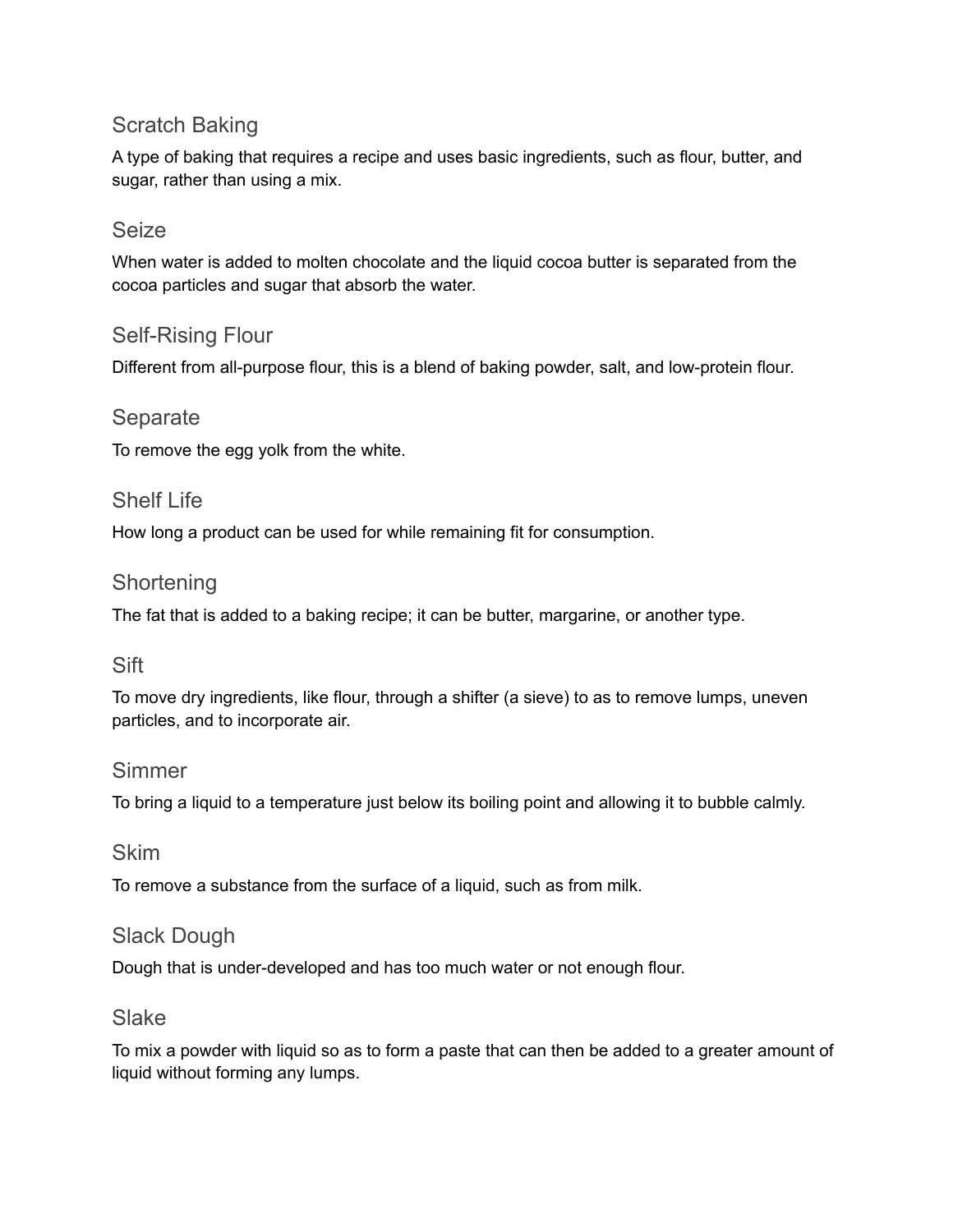#### **Slurry**

The mix of cold liquid with a raw starch, usually flour and water, and is added to thicken sauces or soups.

## Softened Butter

Butter that has been left at room temperature, so it is neither hard nor liquidated.

#### Soft Crack

When sugar forms pliable, hard threads that can bend before they break, often used for taffies.

#### Soft Peaks

When egg whites or cream has been whipped so that peaks form, that will bend to the side.

### Soft Wheat

Wheat that has a lower protein or gluten strength, which is ideal for cookies, quick breads, and more.

## Sponge

A type of pre-frement used for 2 step dough processes. The sponge is made of yeast, flour, and some water, and is allowed to ferment before it is added to the other ingredients.

### Sprinkle

To scatter sugar or another topping over the top of a baked good, such as powdered sugar over a pastry.

#### Stabilize

To set, to make a mixture resistant to changes in either positioning or condition.

#### Steam

To cook with steam, either with or without pressure, such as with dumplings.

#### Stiff Peaks

When peaks that form during whipping do not bend but remain upright.

#### Stir

To mix with a whisk or spoon in order to blend or ensure ingredients are cooked evenly.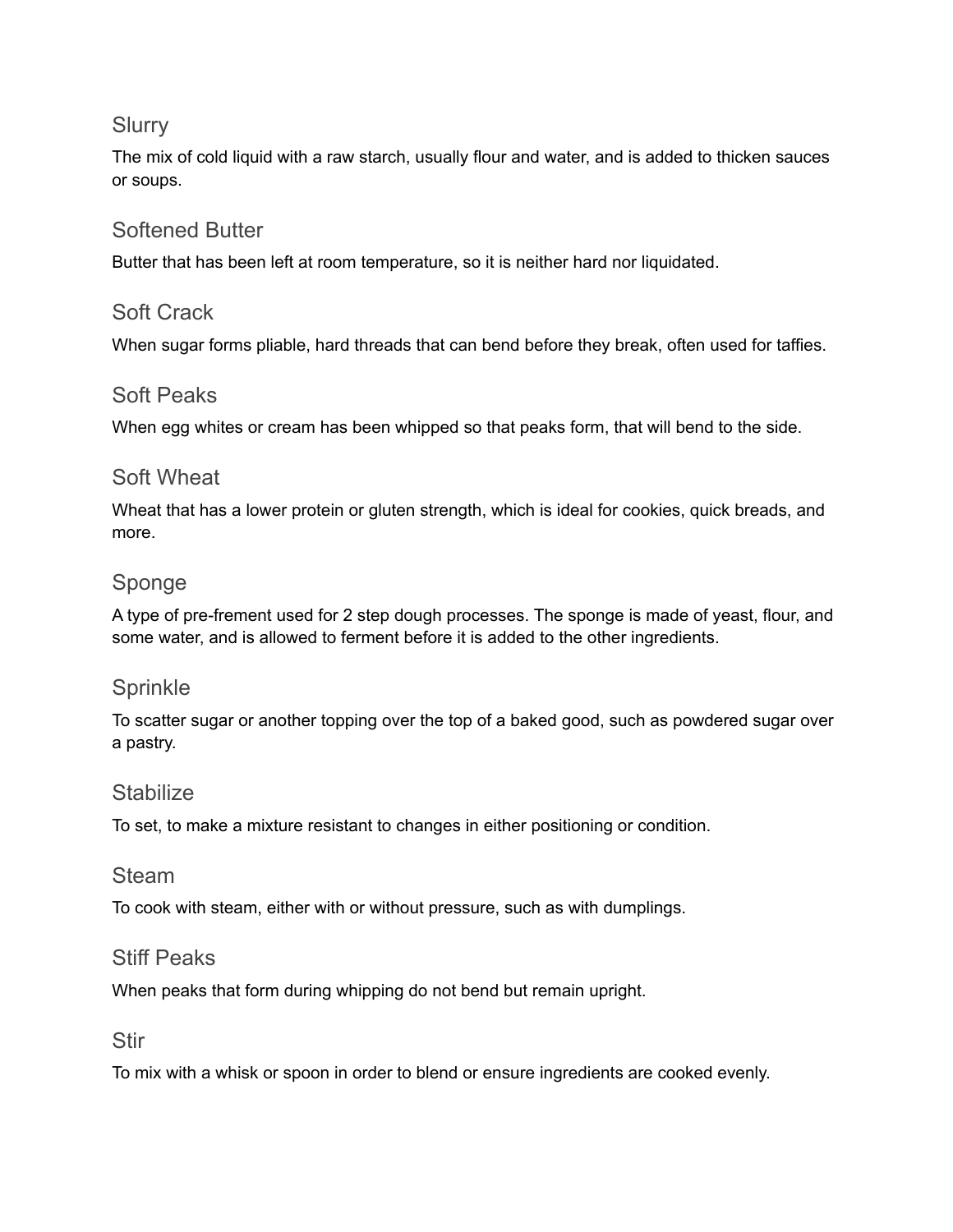#### **Strain**

To separate the solids from liquids.

#### **Structure**

The composition of a baked good.

## Sugar

A carbohydrate that naturally occurs in fruits and vegetables and is most commonly used to sweeten baked goods or dishes. There are several different types: brown sugar, demerara sugar, granulated sugar, muscovado sugar, powdered sugar, raw sugar, and more.

## **T**

## **Temper**

To raise the temperature gradually, such as with chocolate and eggs.

#### **Thicken**

To make a liquid or mixture denser by adding another ingredient, such as flour or egg yolks.

### Toss

To mix by lifting and dropping ingredients, such as with salads.

## **Tunneling**

When there is a big air gap between the crumb and the crust of a loaf that typically results after the dough has been left to rise for too long.

### **Twist**

To turn strands in opposite directions.

## **U**

### Unbleached Flour

Flour that has not been bleached by chemicals.

## Underproofed

When shaped dough doesn't reach the desired volume or height prior to baking.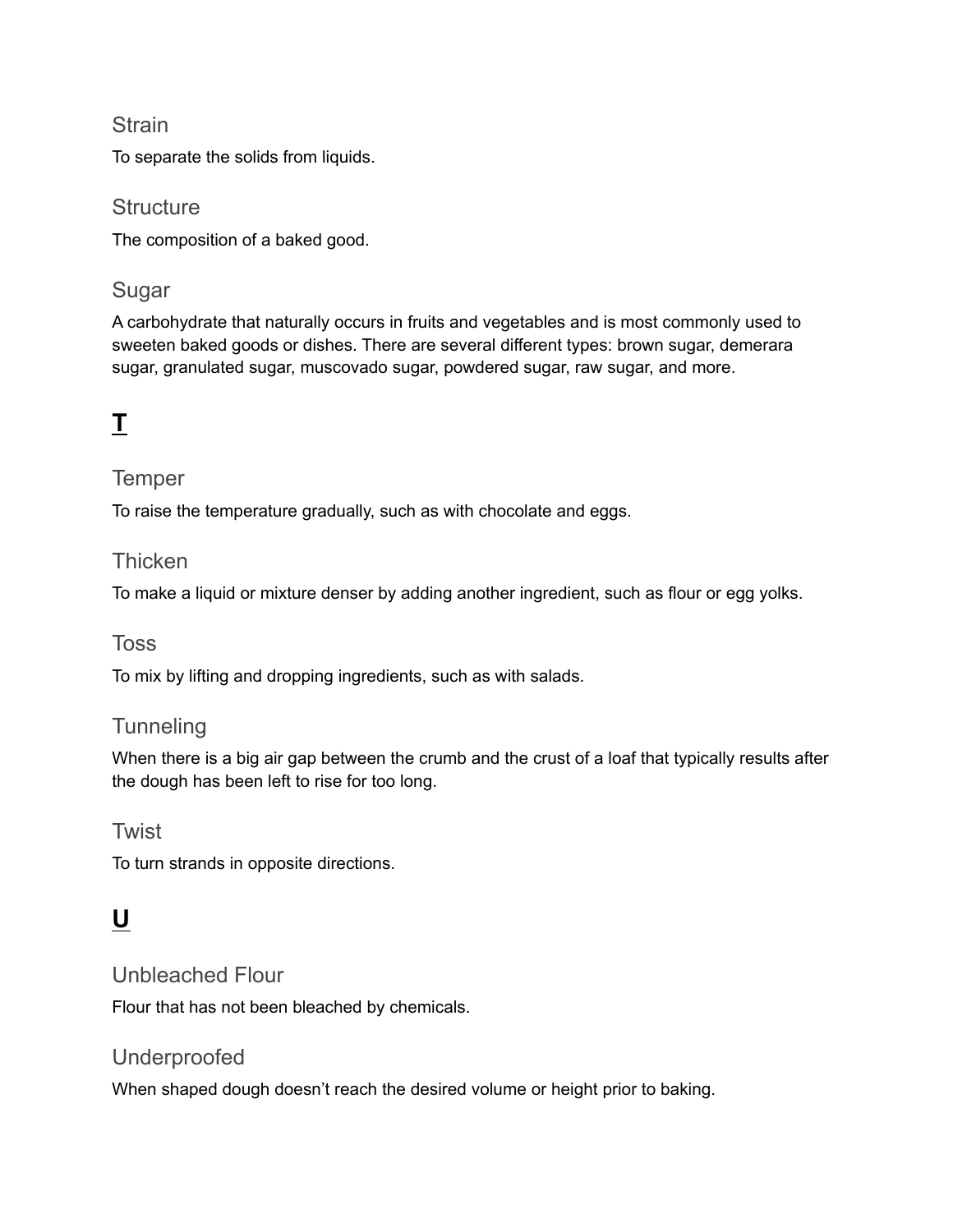## Unleavened

When baked goods do not use leavening agents, such as yeast.

# **V**

### Value-Added

Ingredients that increase the value of a baked good, either nutritionally or in market or consumer value.

### Vent

An opening that lets steam escape a food as it escapes, such as in the top of a pie crust.

## **W**

#### Wheat Flour

Flour made from any type of wheat grains.

#### **Whip**

To beat rapidly and lightly in order to increase the volume and add air to a mixture.

#### **Whisk**

To beat ingredients together so that they blend.

#### White Flour

Flour that has had everything removed except for the grain's endosperm in order to extend its shield life and give it a whiter color.

#### Whole Grain

Grains with the bran, endosperm, and germ still intact. It may or may not still have the hull.

#### Whole Wheat Flour

Flour that is made from the entire kernel of a wheat grain.